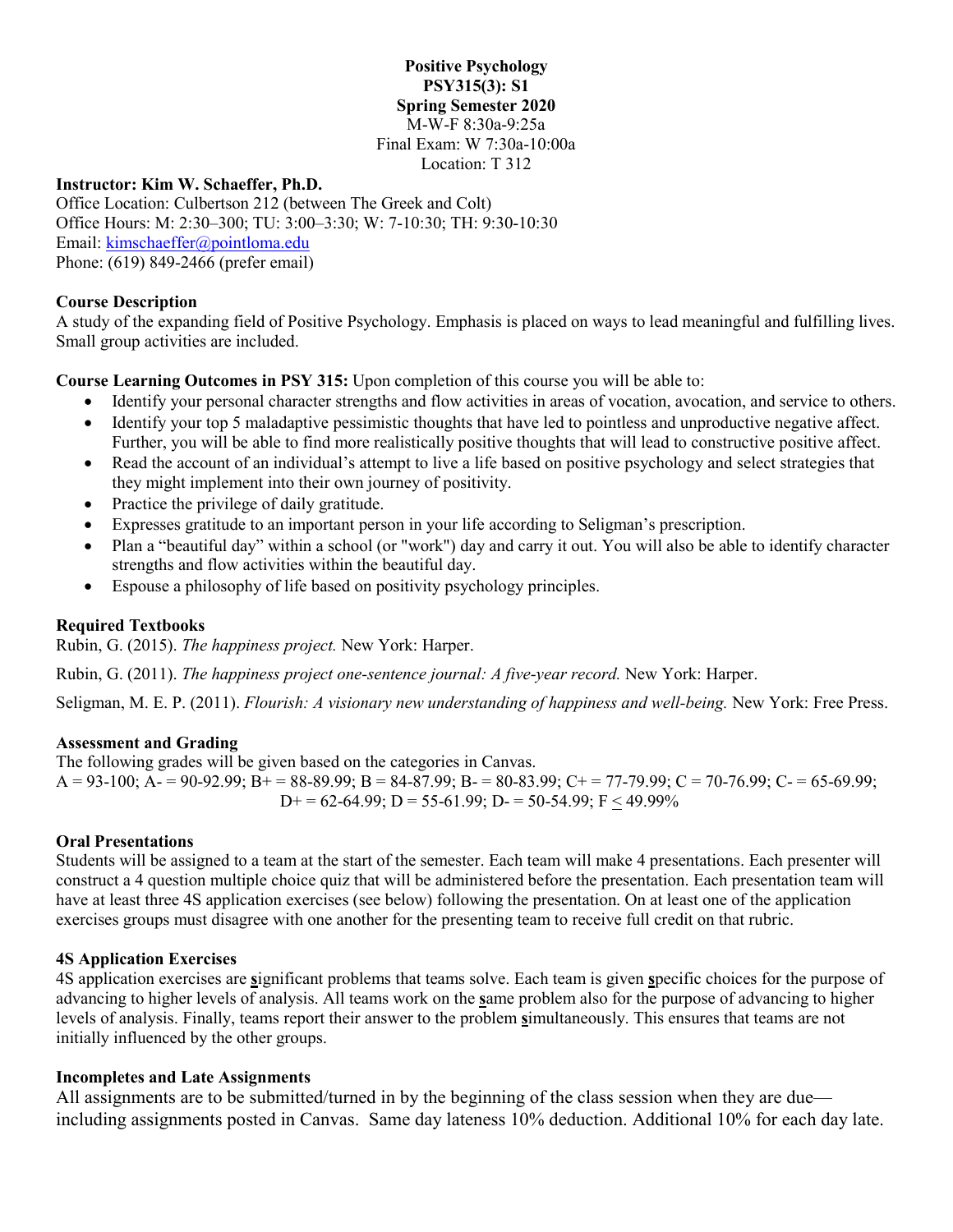## POSITIVITY OATH

"I pledge to try as much as possible to be realistically positive and grateful this semester. Further, I will be grateful not only for the big things but for the simple things as well. When criticizing or tempting to criticize someone else or a situation, I will try my best to look at the situation or person in a realistically positive way. If I fail to do this and one of my classmates or professor points it out, I will be grateful as this feedback will help me grow and become a more positive and effective world citizen."

### **Second Half of Syllabus Posted on Canvas**

I am required to include additional material to the syllabus. This is posted in Canvas under Syllabus (Part II).

#### **Quote**

"The pessimist looks down and hits his head. The optimist looks up and loses his footing. The realist looks forward and adjusts his path accordingly."

― Robert Kirkman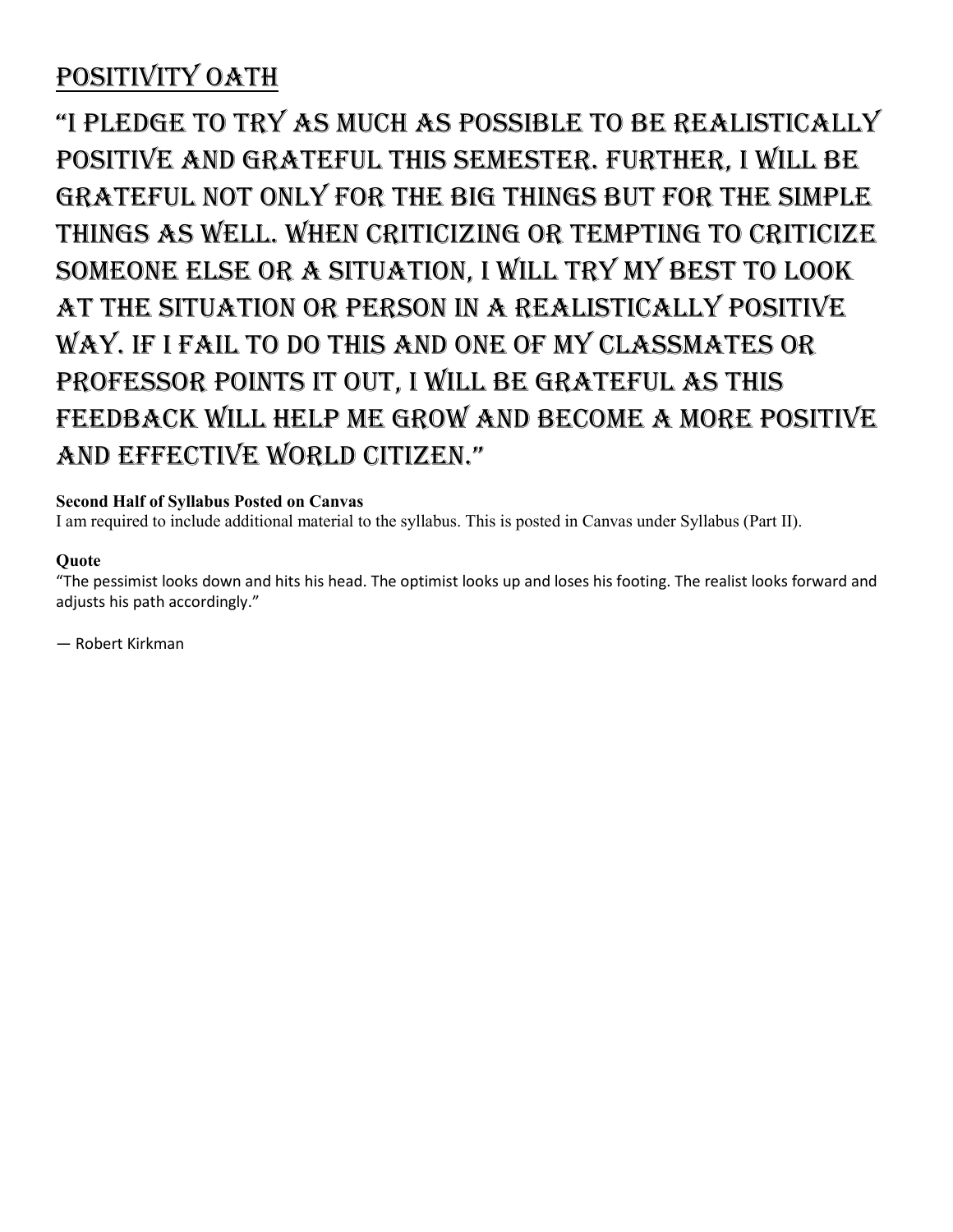# Schedule Spring 2020

| <b>MONDAY</b>                                 | WEDNESDAY                                | <b>FRIDAY</b>                               |
|-----------------------------------------------|------------------------------------------|---------------------------------------------|
| 14-Jan                                        | 15-Jan                                   | 17-Jan                                      |
| Welcome!                                      |                                          | Exercise: VIA Survey of Character Strengths |
| Let us be serious about Positivity            | Positivity Oath                          | authentichappiness.org                      |
| Let us check our ego and defensiveness at the | <b>Group Formation</b>                   | bring hard copy to class                    |
| door                                          | <b>Presentations Explained</b>           |                                             |
| Let us take the Positivity Oath               |                                          |                                             |
| 20-Jan                                        | 22-Jan                                   | 24-Jan                                      |
|                                               |                                          | <b>Fabulous Friday Proceduralizations</b>   |
| Martin Luther King Jr. Day (No Classes)       | Rubin: January                           |                                             |
|                                               |                                          |                                             |
|                                               |                                          |                                             |
| 27-Jan                                        | 29-Jan                                   | 31-Jan                                      |
| <b>Gratitude Monday</b>                       | <b>Wonderful Wednesday Presentations</b> | <b>Fabulous Friday Proceduralizations</b>   |
| Rubin: February                               |                                          | Canvas Assignment                           |
|                                               |                                          | CS Lifetime                                 |
|                                               |                                          |                                             |
|                                               |                                          |                                             |
| 3-Feb                                         | 5-Feb                                    | 7-Feb                                       |
| <b>Gratitude Monday</b>                       | <b>Wonderful Wednesday Presentations</b> | <b>Fabulous Friday Proceduralizations</b>   |
| Rubin: March                                  |                                          | Canvas Assignment                           |
| Lecture: Flow Activities                      |                                          | CS Past Week                                |
|                                               |                                          |                                             |
| $10$ -Feb                                     | 12-Feb                                   | 14-Feb                                      |
| <b>Gratitude Monday</b>                       | <b>Wonderful Wednesday Presentations</b> | <b>Fabulous Friday Proceduralizations</b>   |
| Rubin: April                                  | Seligman: preface, ch 1                  | Canvas Assignment: Flow Activities          |
|                                               |                                          | bring hard copy to class                    |
|                                               |                                          |                                             |
|                                               |                                          |                                             |
| 17-Feb                                        | $19$ -Feb                                | 21-Feb                                      |
| <b>Gratitude Monday</b>                       | <b>Wonderful Wednesday Presentations</b> | <b>Fabulous Friday Proceduralizations</b>   |
| Rubin: May                                    | Seligman: ch 2                           |                                             |
|                                               |                                          |                                             |
|                                               |                                          |                                             |
| 24-Feb                                        | 26-Feb                                   | 28-Feb                                      |
| <b>Gratitude Monday</b>                       | <b>Wonderful Wednesday Presentations</b> | <b>Fabulous Friday Proceduralizations</b>   |
| Rubin: June                                   | Seligman: ch 3                           |                                             |
|                                               |                                          |                                             |
|                                               |                                          |                                             |
|                                               |                                          |                                             |
| 2-Mar                                         | 4-Mar                                    | 6-Mar                                       |
| <b>Gratitude Monday</b>                       | <b>Wonderful Wednesday Presentations</b> | <b>Fabulous Friday Proceduralizations</b>   |
| Rubin: July                                   | Seligman: ch 4                           |                                             |
| *Gratitude for course so far                  |                                          |                                             |
|                                               |                                          |                                             |
| 9-Mar                                         | 11-Mar                                   | 13-Mar                                      |
|                                               |                                          |                                             |
| <b>Spring Break (No Class)</b>                | <b>Spring Break (No Class)</b>           | <b>Spring Break (No Class)</b>              |